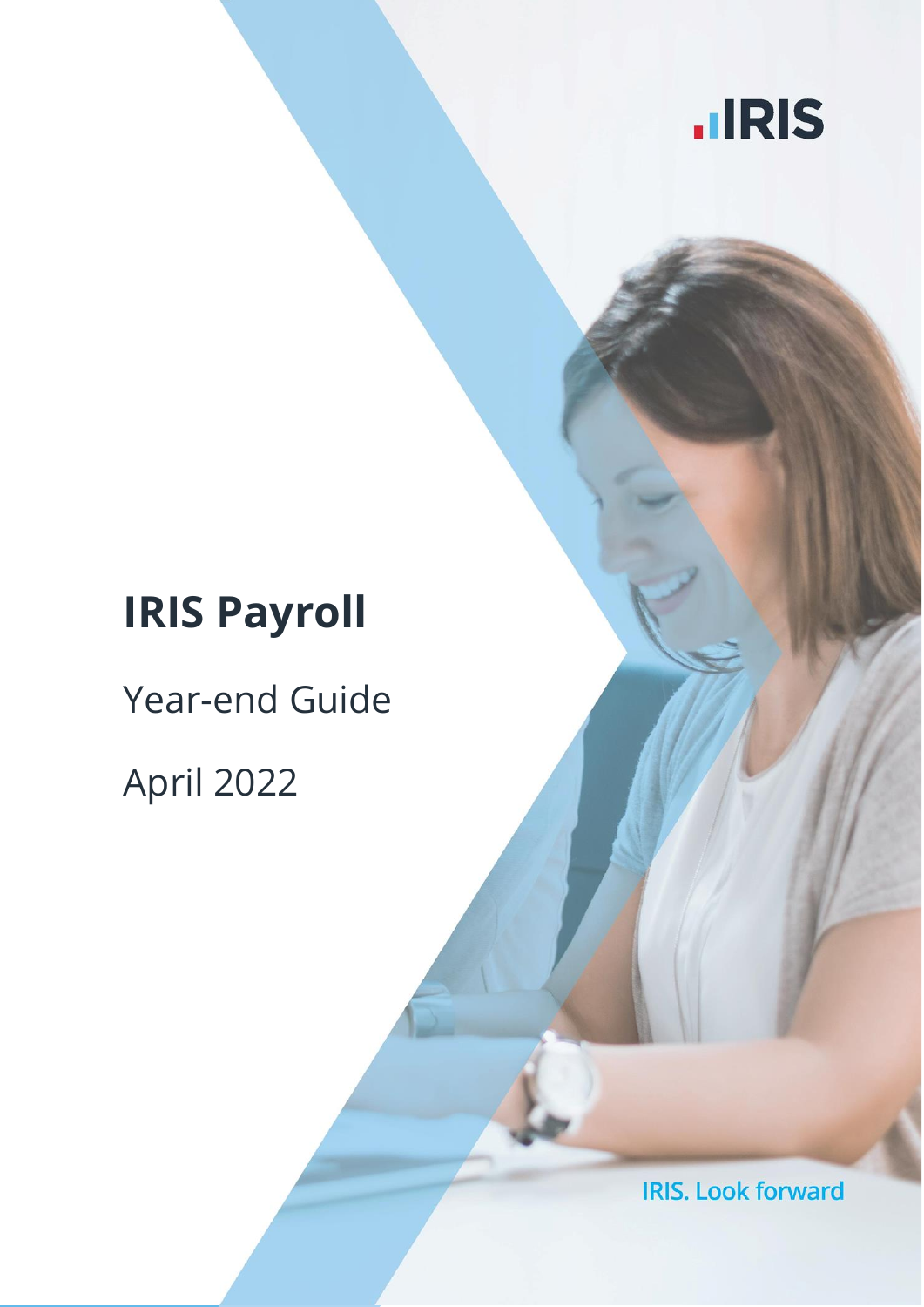## **Contents**

| Overview of sending your year-end return and starting the 2021/2022 tax year 4 |  |
|--------------------------------------------------------------------------------|--|
|                                                                                |  |
|                                                                                |  |
|                                                                                |  |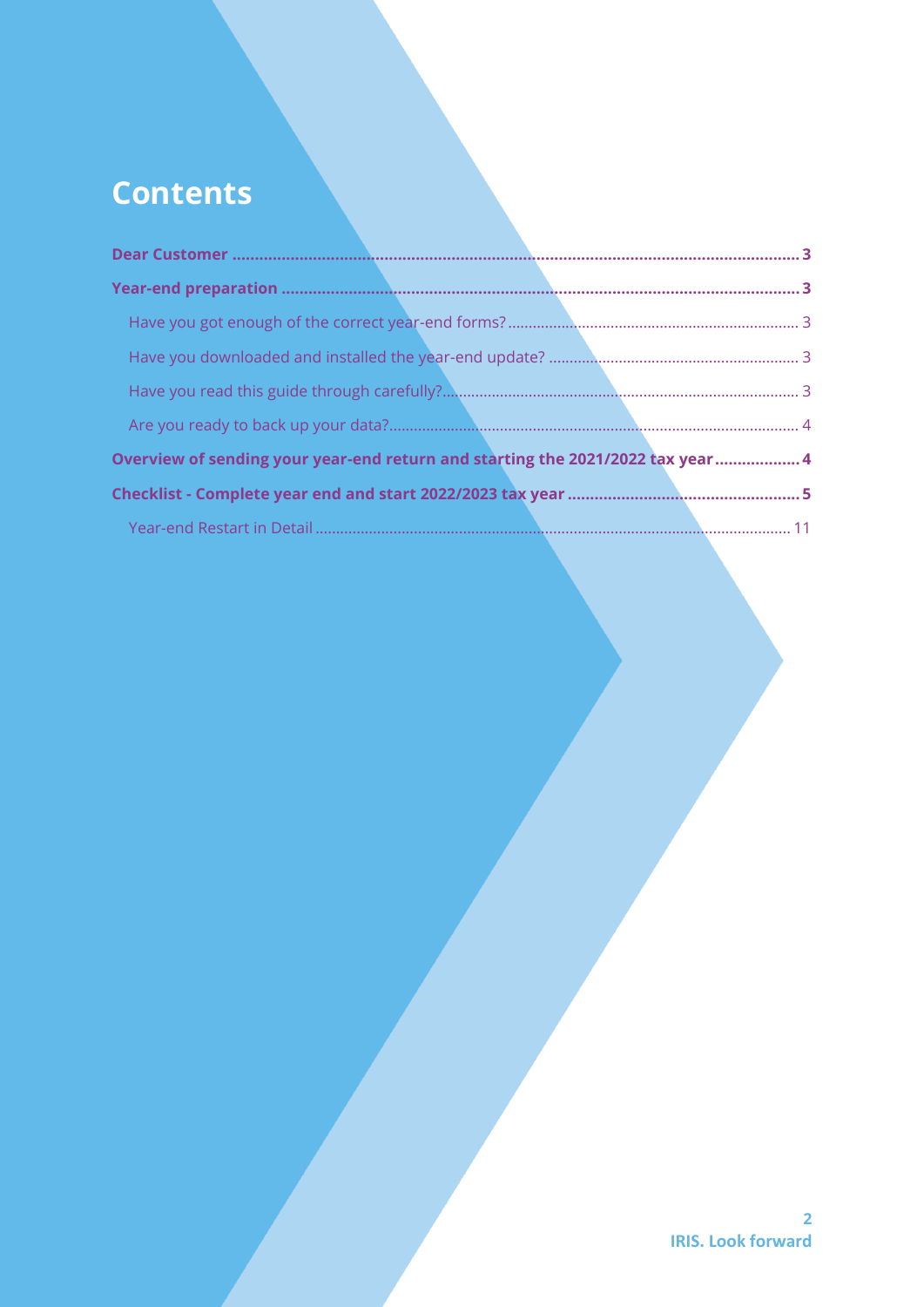## <span id="page-2-0"></span>**Dear Customer**

Welcome to your guide to completing payroll year-end 2021.

The guide contains:

- Year-end preparation what you need to do before starting year-end procedures
- Year-end help step by step instructions for completing and submitting your final **Full Payment Submission**/**Employer Payment Summary** for the tax year and moving companies into the new tax year
- **EXCOMPANY checklist** you can print a checklist for EACH company and use it along with the **Year-end Guide**, ticking each step as you complete it

## <span id="page-2-1"></span>**Year-end preparation**

Before you start your year-end procedures, there are some important checks to make:

### <span id="page-2-2"></span>**Have you got enough of the correct year-end forms?**

You only need to give P60s to current employees; you do not need forms for employees who have left.

IRIS has produced a variety of forms specifically designed for your software. Please contact us for details on 0344 815 5656 or click **[here](http://www.iris.co.uk/store/stationery)** to order your stationery online. You can also email us at **stationery@iris.co.uk**.

Alternatively, you can print the P60s on plain A4 paper using the **Plain Paper P60** – click on the **Reports** menu, click **Year-end Reports** and select **Plain Paper P60** from the menu (if it is not included in the menu you need to select it using the **Report Manager** first).

Forms must be PORTRAIT LASER style. Remember to order well in advance

## <span id="page-2-3"></span>**Have you downloaded and installed the year-end update?**

The version number in the title bar along the top of the screen should read **22.10**.

## <span id="page-2-4"></span>**Have you read this guide through carefully?**

Familiarise yourself with the year-end process before you start.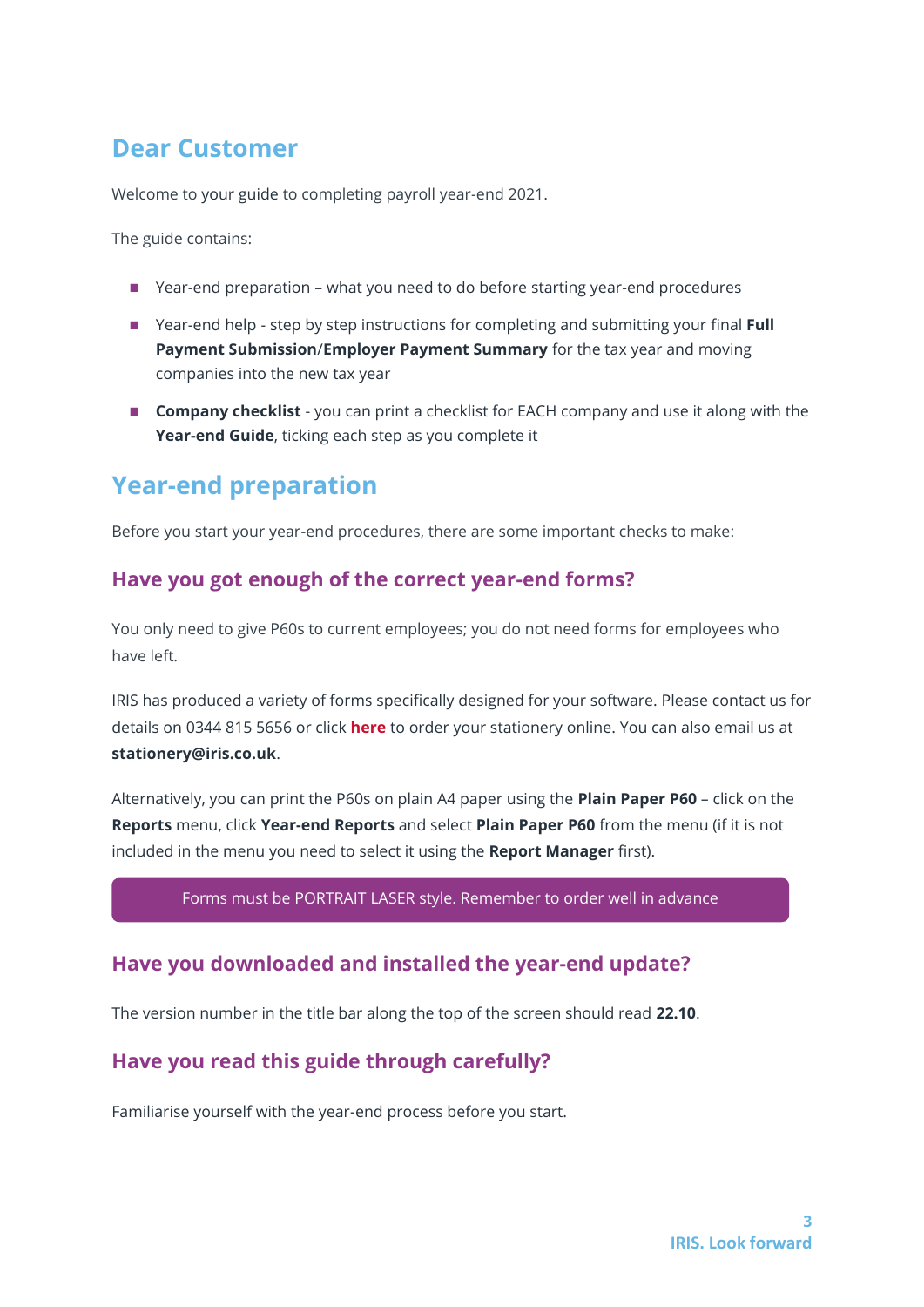## <span id="page-3-0"></span>**Are you ready to back up your data?**

Make sure you know your back-up procedure.

<span id="page-3-1"></span>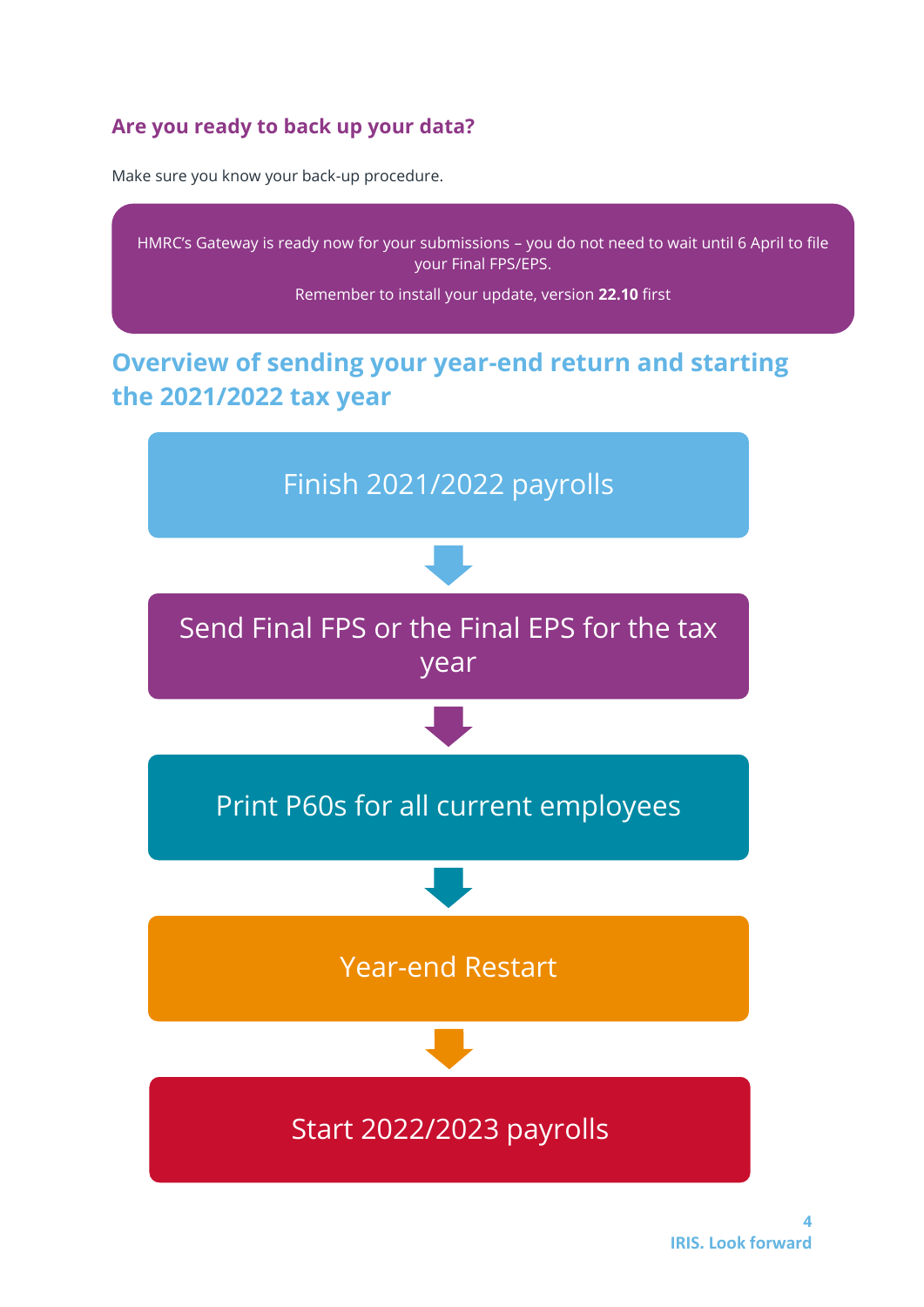## <span id="page-4-0"></span>**Checklist - Complete year end and start 2022/2023 tax year**

Use this checklist if you plan to send your final RTI submissions before you start running payrolls in the 2022/2023 tax year.

| <b>Company name</b>                                                                                                                                                                        |                   |                                                                                                                          |  |  |
|--------------------------------------------------------------------------------------------------------------------------------------------------------------------------------------------|-------------------|--------------------------------------------------------------------------------------------------------------------------|--|--|
| <b>Company number</b>                                                                                                                                                                      |                   |                                                                                                                          |  |  |
| <b>Completed by</b>                                                                                                                                                                        |                   |                                                                                                                          |  |  |
| <b>Date</b>                                                                                                                                                                                |                   |                                                                                                                          |  |  |
|                                                                                                                                                                                            |                   | Before you start make you sure you download and install version 22.10                                                    |  |  |
| Step 1                                                                                                                                                                                     |                   | Calculate and finalise all the payroll periods up to the end of 2021/2022                                                |  |  |
| Step 2                                                                                                                                                                                     |                   | Issue outstanding P45s for the 2021/2022 tax year                                                                        |  |  |
| Step 3                                                                                                                                                                                     |                   | Check year-to-date NI for Directors if you started using the payroll software part<br>of the way through the tax year    |  |  |
| Step 4                                                                                                                                                                                     | Back up details   | Back up your 2021/2022 data. Use the space below to keep a record of where<br>you saved it and when you did this:        |  |  |
| Step 5                                                                                                                                                                                     | Date/Time         | Submit the Full Payment Submission. If you do not need to submit an EPS for<br>March, tick Final Submission for the year |  |  |
| Please note: It is not essential that you Finalise prior to submitting your Full Payment<br>Submission, however we recommend you Finalise prior to taking your final backup of<br>the year |                   |                                                                                                                          |  |  |
| Step 6                                                                                                                                                                                     |                   | Submit your Final Employer Payment Summary for year, if required, to HMRC                                                |  |  |
| Step 7                                                                                                                                                                                     |                   | Print P60 forms and give to your employees by 31 May 2022                                                                |  |  |
| Step 8                                                                                                                                                                                     |                   | Run the Year-end Restart process                                                                                         |  |  |
| Step 9                                                                                                                                                                                     | <b>Relief box</b> | If the company newly qualifies as a small employer, tick the Small Employer                                              |  |  |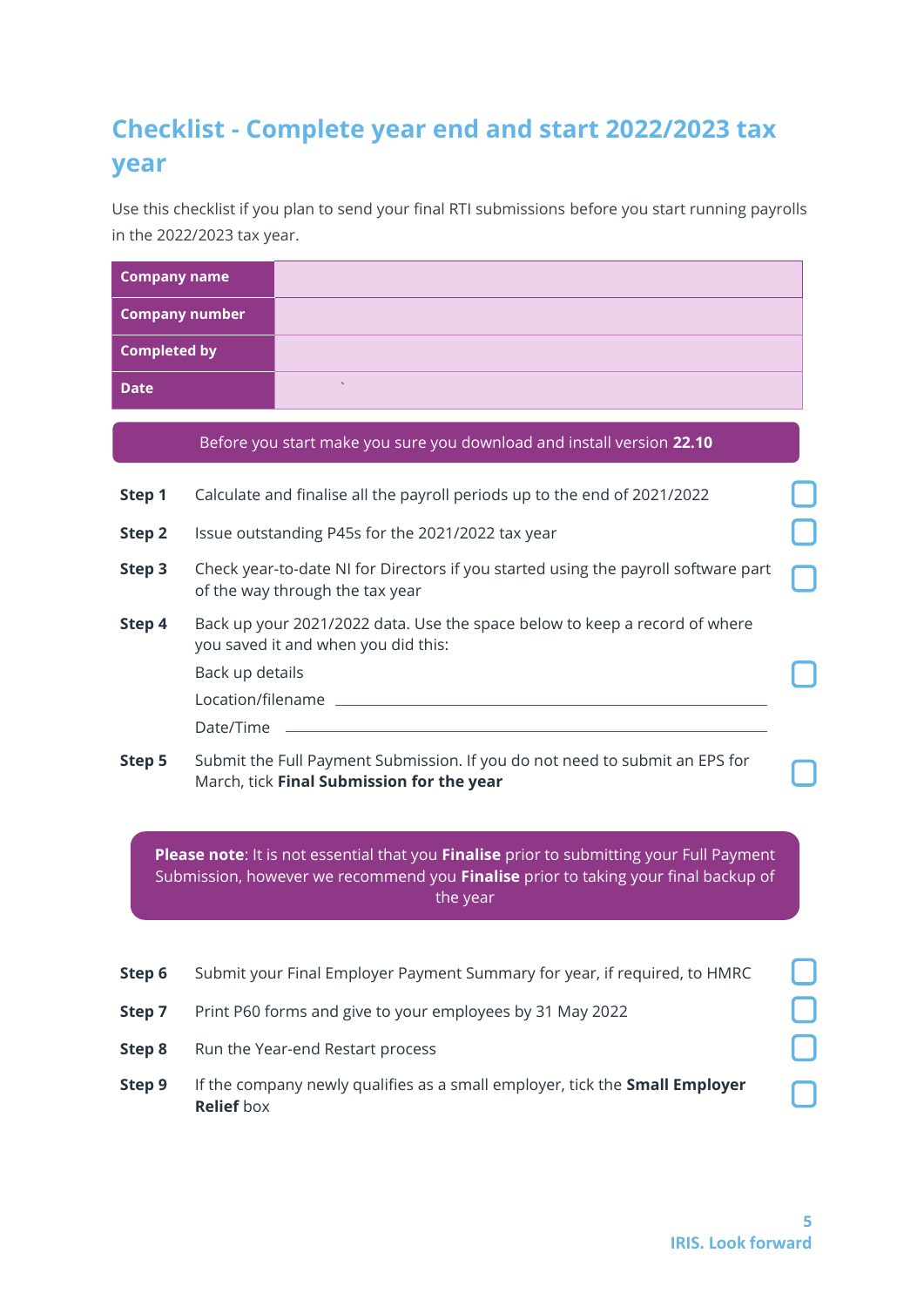Make sure you know about changes to the software and payroll legislation – click on **Help** and select **Release Notes**.

**Note**: If you need to start payrolls in 2022/2023 before you have printed P60s for the employees, you can return to last year's data and print the P60s for 2021/2022. Click on the **Year-end** tab and select **Use Last Year's Data**. Check that the year shown in the title bar at the top of the window is 2021/2022. To return to the 2022/2023 data, click **Year-end | Close Last Year's Data**. Check that the year shown in the title bar at the top of the window is 2022/2023.

#### <span id="page-5-0"></span>**Using Last Year's Data**

During the **Year-end Restart** process the payroll software makes a copy of your company's 2021/2022 data – this will be known as **Last Year's Data** once you start using the 2022/2023 data.

You can access last year's data at any time after you run the **Year-end Restart**: Click on the **Year-end** tab and click **Use Last Year's Data**. This will temporarily restore the 2021/2022 data for your company. When **Use Last Year's Data** is in use, the title bar at the top of the screen will show tax year 2021/2022.

You can use last year's data just as you would your current year's data – you can amend employees, take backups, and print reports and so on. Any changes you make are saved, so if you re-instate your current year's data then return to last year's data again, the changes you made to last year's data are still there. If you make changes in the 2021/2022 tax year that alter the year to dates, you can resend an **FPS**.

If you want to return to the current year's data you can click **Close Last Year's Data** (this replaces the **Use Last Year's Data** button while you are using last year's data). The current year's data is also re-instated if you change company or close the payroll software.

You can check which year's data you are using at any time by looking at the tax year displayed in the title bar.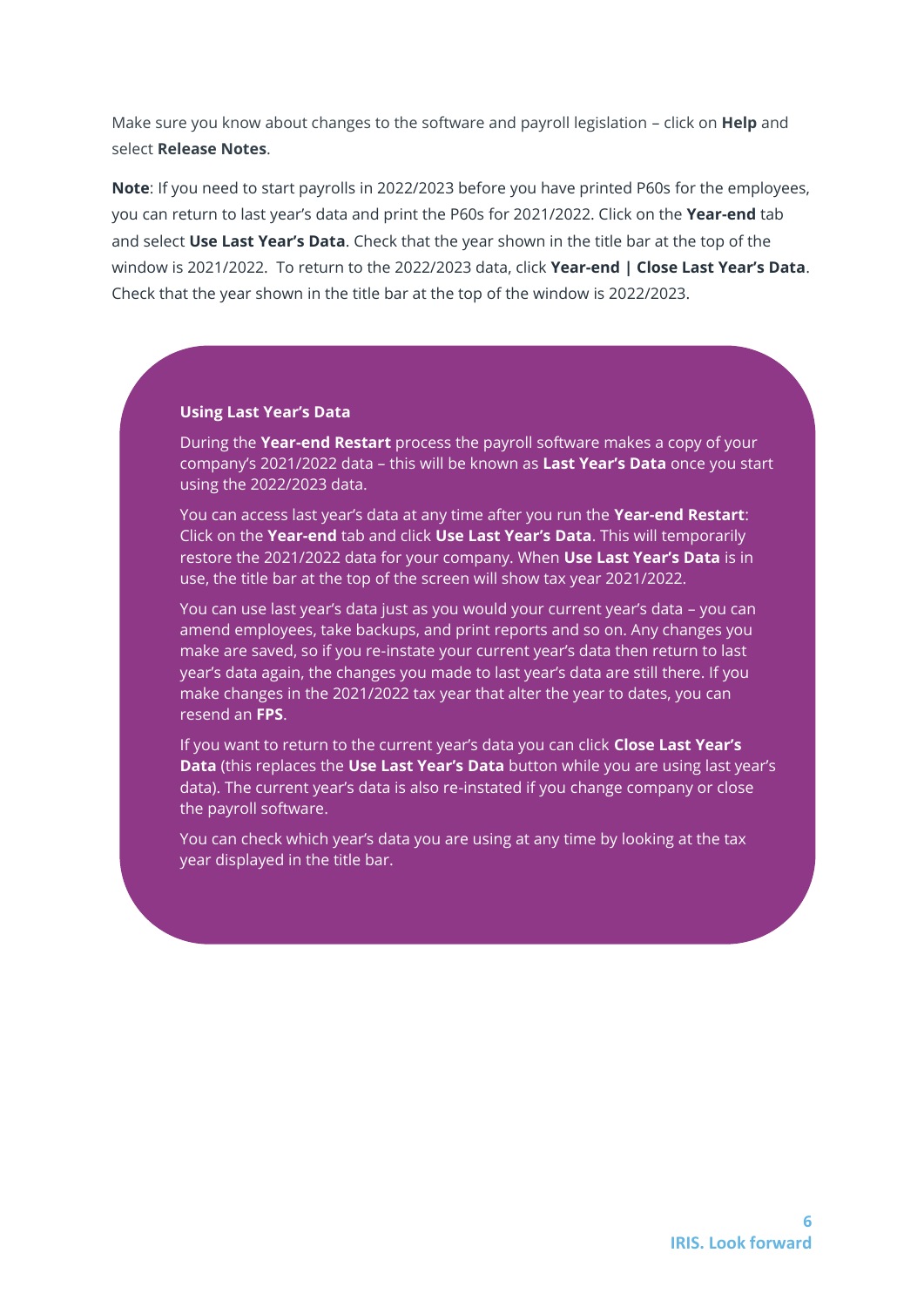## **Final Submission of the tax year**

Carry out steps 1 to 10 for each company you have in the payroll software.

#### Before you start, download and install version **22.10**

#### **Step 1 Do payroll runs**

Calculate and finalise all the pay periods up to the end of the 2021/2022 tax year. This would usually be week 52 or month 12 (unless you have a week 53, 54 or 56).

If necessary, process your payroll for week 53, 54 or 56. You will have a week 53 (54 or 56 for two weekly or four weekly payrolls) when you have calculated and finalised week 52 and the next payment that you are due to make is on 5<sup>th</sup> April 2022.

It is the date your employees are paid that determines whether you need to process a week 53, 54 or 56; when the work was carried out is irrelevant.

IRIS Payroll will automatically know if you have a week 53, 54 or 56 in the payroll and will guide you through the process.

#### **Step 2 P45s**

Issue P45s for employees you do not intend to pay in the 2022/2023 tax year.

#### **Step 3 Check Directors' NI calculation**

If the company was set up in the payroll software part of the way through the 2021/2022 tax year, and you have some employees set up as Directors (i.e., with the **Director** box ticked on the **Employee Details | Tax & NI** tab), you must check their year-to-date NI calculations.

To calculate Directors' NI, you can do one of the following:

- use the calculation described in HMRC's leaflet **CA44 National Insurance for Company [Directors](https://www.gov.uk/government/publications/ca44-national-insurance-for-company-directors)**, which you can access by clicking on the **HMRC** tab and clicking **Tax & NI Books**
- use HMRC's National Insurance Calculator Director's Annual Earnings Period 2021/2022 which you can find on their website **[here](https://www.gov.uk/government/collections/how-to-manually-check-your-payroll-calculations)**

#### **Step 4 Backup your data**

Backup the 2021/2022 data. Click on the **Application Button**, select **Backup & Restore** | **Backup Company Data** or follow your standard back up routine.

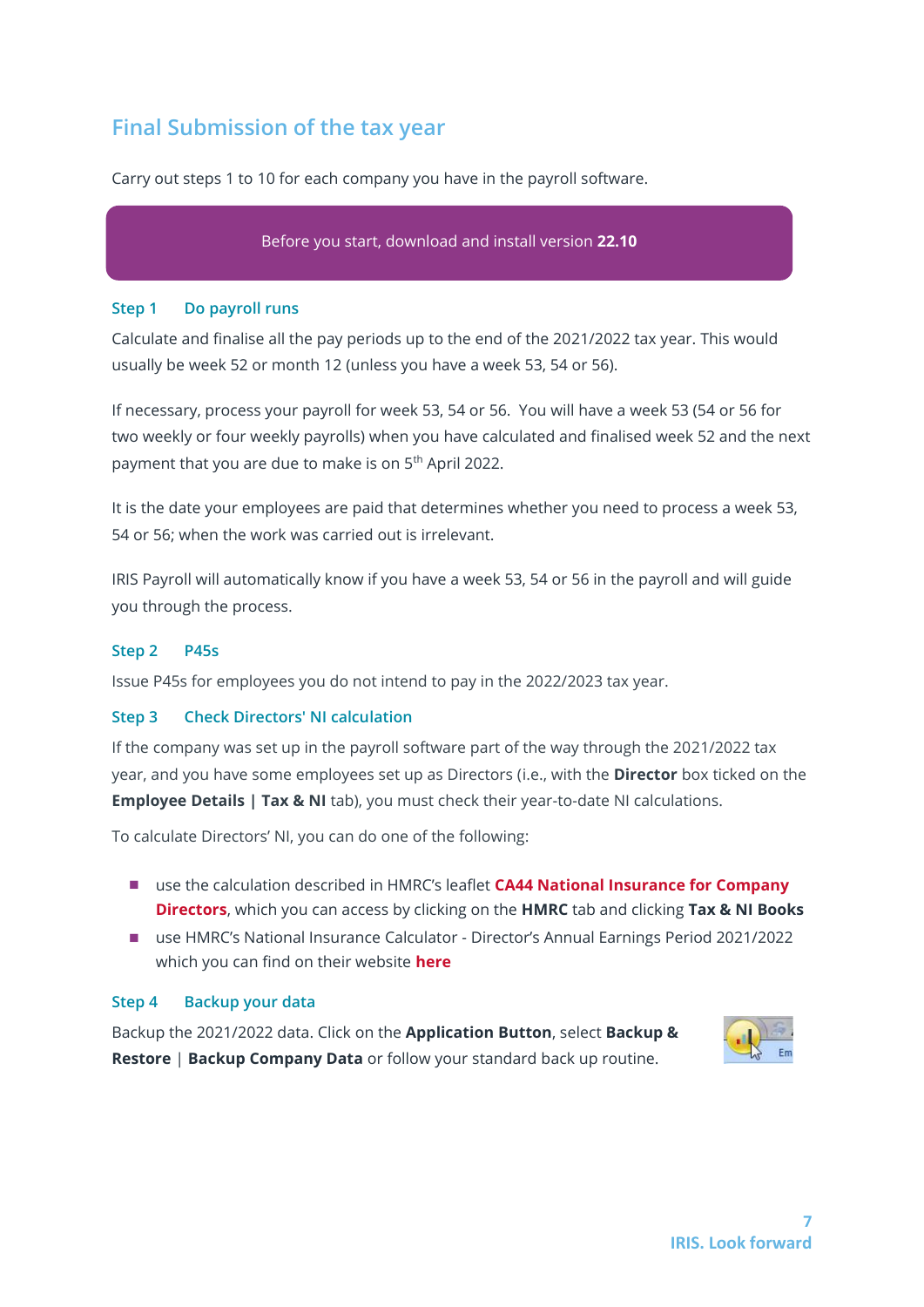#### **Step 5 Send Final FPS for the tax year (if no EPS needs to be sent for March)**

If you intend to send an **Employer Payment Summary** to HMRC to indicate any adjustments due to statutory payments reclaimed/recovered, or no employees have been paid this month, go to **Step 6**

- **5.1** Go to **Online filing | Send Full Payment Submission**, tick **Final Submission for the tax year** from the FPS Selection screen then click **Next**
- **5.2** Check the figures on the **Full Payment Submission – Final Confirmation** screen. Click **Print Summary** and/or **Print Details** to print a copy for your records
- **5.3** Click **Send** to submit the Full Payment Submission. Go to **[Step](#page-8-0) 7**

**Please note**: it is not essential that you **Finalise** prior to submitting your Full Payment Submission, however we recommend you **Finalise** prior to taking your final backup of the year

#### **Step 6 Send FPS then Final Employer Payment Summary for year**

Complete this step if you need to send a **Final Employer Payment Summary for year** to indicate adjustments due to statutory payments reclaimed/recovered in the final pay period, **No employees paid in Current Month**, or **No employees will be paid in Future Months**:

- **6.1** Following your normal procedures, ensure you have sent an FPS for the final pay period with **Final Submission for the tax year** unticked
- **6.2** Click **Online filing | Send Employer Payment Summary** and from the selection screen tick **Final Employer Payment Summary for year** then click **Next**
- **6.3** Check the figures on the **Employer Payment Summary Values** screen and amend the values if necessary. For example, if you pay some employees in a company via IRIS Payroll software and some in another payroll system and the company has the same tax reference in each, the EPS values must be combined before submitting. Click **Next**
- **6.4** Check the values on the **Employer Payment Summary – Confirm year to-dates values** screen and click **Print** if you require an **EPS Confirmation report**. Click **Send** to submit to HMRC

**Important Note:** You will receive an email from HMRC telling you that your submission was successful. It may take some time to arrive, depending on how busy the Gateway is. It is important to keep this email in case there are any disputes about your submission.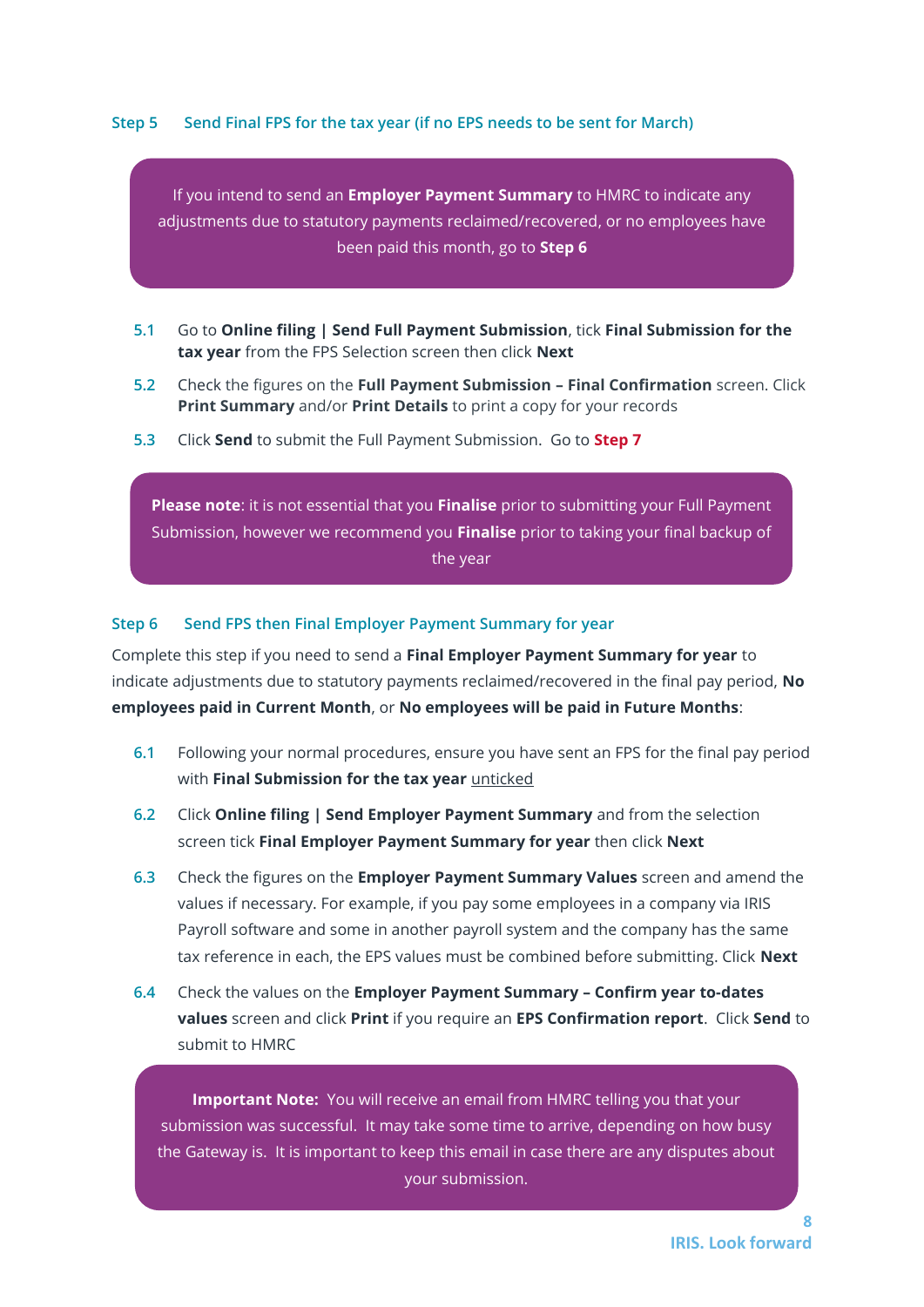#### <span id="page-8-0"></span>**Step 7 Print P60 year-end forms**

Make sure you have selected the correct report for the forms you are using; click on the **Reports** tab and click **Report Manager** then select the **Year-end** category, highlight the report you want to use and click the arrow button to include it in the list of **Year-end Reports**. Click **Save**, then **Close**.

If you are using pre-printed P60 forms, make sure your printer is loaded with forms designed for the current tax year. Click on the **Year-end** menu then click **Print P60s** and select the report you want to use from the list.

**Please note:** P60s are given to each employee who was working for the company on the last day of the tax year (5 April). Employees should receive them before 31 May 2022

If you experience difficulties aligning your forms, use the **Margins** button on the **Report Preview** screen to adjust the size of the margins - this will shift the text left/right or up/down. If you continue to have problems printing the P60s, try using the HP LaserJet 2100 printer driver with your printer. You can install it via Windows.

#### **Step 8 Year-end restart**

Click on the **Year-end** tab and click **Year-end Restart**.

If on the **Company | Company Details | HMRC** tab, you have selected the **Employment Allowance** indicator, the following screen will appear:

| <b>Employment Allowance</b>                                                                                                                                                                                                                                                                                                                                                                                                                                                                                                                                               |
|---------------------------------------------------------------------------------------------------------------------------------------------------------------------------------------------------------------------------------------------------------------------------------------------------------------------------------------------------------------------------------------------------------------------------------------------------------------------------------------------------------------------------------------------------------------------------|
| Employment Allowance                                                                                                                                                                                                                                                                                                                                                                                                                                                                                                                                                      |
| You are currently claiming EA and must indicate what you would like to do for tax year 2022/2023 onwards                                                                                                                                                                                                                                                                                                                                                                                                                                                                  |
| Claim Employment Allowance                                                                                                                                                                                                                                                                                                                                                                                                                                                                                                                                                |
| Continue to claim Employment Allowance. My Employer's NI bill for 2021/2022 was below £100,000                                                                                                                                                                                                                                                                                                                                                                                                                                                                            |
| If de minimis state aid rules apply to your business, you must make sure that receipt of the full £4000 allowance in the claim<br>year, when added to any other de minimis state aid already received or allocated in the claim tax year and the previous 2 tax<br>years, would not result in you exceeding the de minimis state aid threshold for your trade sector(s). If you do not know the<br>value of de minimis state aid now, you can enter the value later in Company Options. You must enter the value before<br>submitting your first EPS in the new tax year. |
| If you do not know what your Employer's NI bill is for 2021/2022 you can pick either option now and amend it later in Company<br>Details if necessary.                                                                                                                                                                                                                                                                                                                                                                                                                    |
| Do not claim Employment Allowance                                                                                                                                                                                                                                                                                                                                                                                                                                                                                                                                         |
| Stop claiming Employment Allowance                                                                                                                                                                                                                                                                                                                                                                                                                                                                                                                                        |

**This screen will only appear if you are currently claiming Employment Allowance**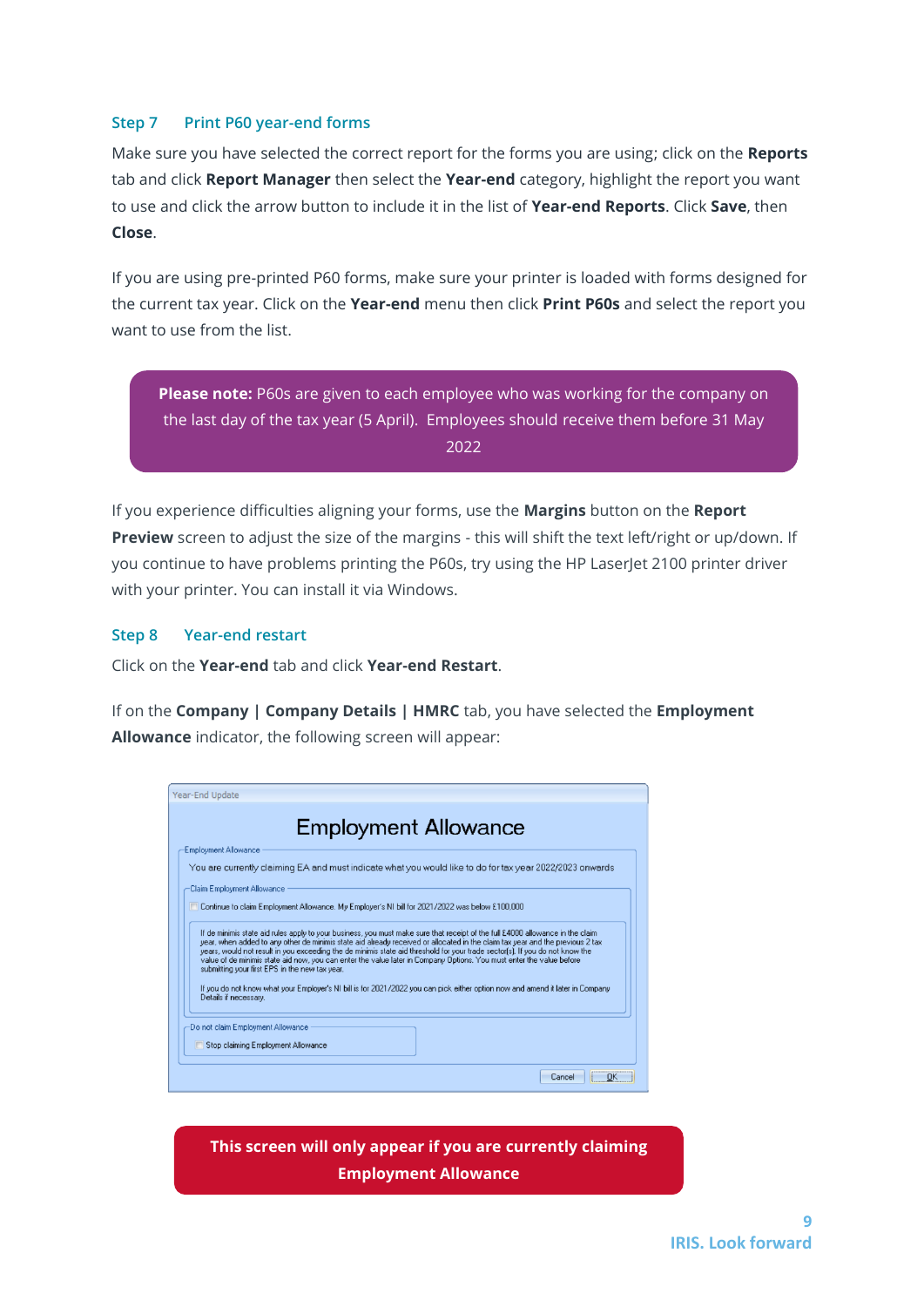#### From the **Employment Allowance** screen, select from the options:

#### **Claim Employment Allowance**

Continue to claim Employment Allowance. My Employer's NI bill for 2021/2022 was below £100,000 for the previous tax year

#### **Do** not claim Employment Allowance

Stop claiming Employment Allowance

#### Click **OK**

If you select to continue to claim Employment Allowance, select the relevant **De minimis state aid** option from:

- De minimis state aid does not apply
- **■** Agriculture
- **Exercises and Aquaculture**
- Road Transport
- Industrial

#### Click **OK**

A message appears explaining what will happen and asking you to confirm. Click **Yes**. A second message appears warning you that the tax calendar will be updated and asking you to confirm again. Click **Yes**.

The **Year-end Restart** process automatically takes a copy of the company (this will now be known as **Last Year's Data**), removes old data and applies changes for the new tax year. If the company qualified for small employer relief in 2021/2022, a message appears asking if you want to continue in the new tax year. If you respond **No**, the payroll software will un-tick the **Small Employer Relief** setting for you.

**Please note**: The copy of the company data made during the **Year-end Restart** is overwritten each year, so it is NOT a substitute for your end-of-year backup. You may need your end-of-year backup up to seven years in the future

After you have completed the **Year-end Restart,** you can still access **[last year's data](#page-5-0)**.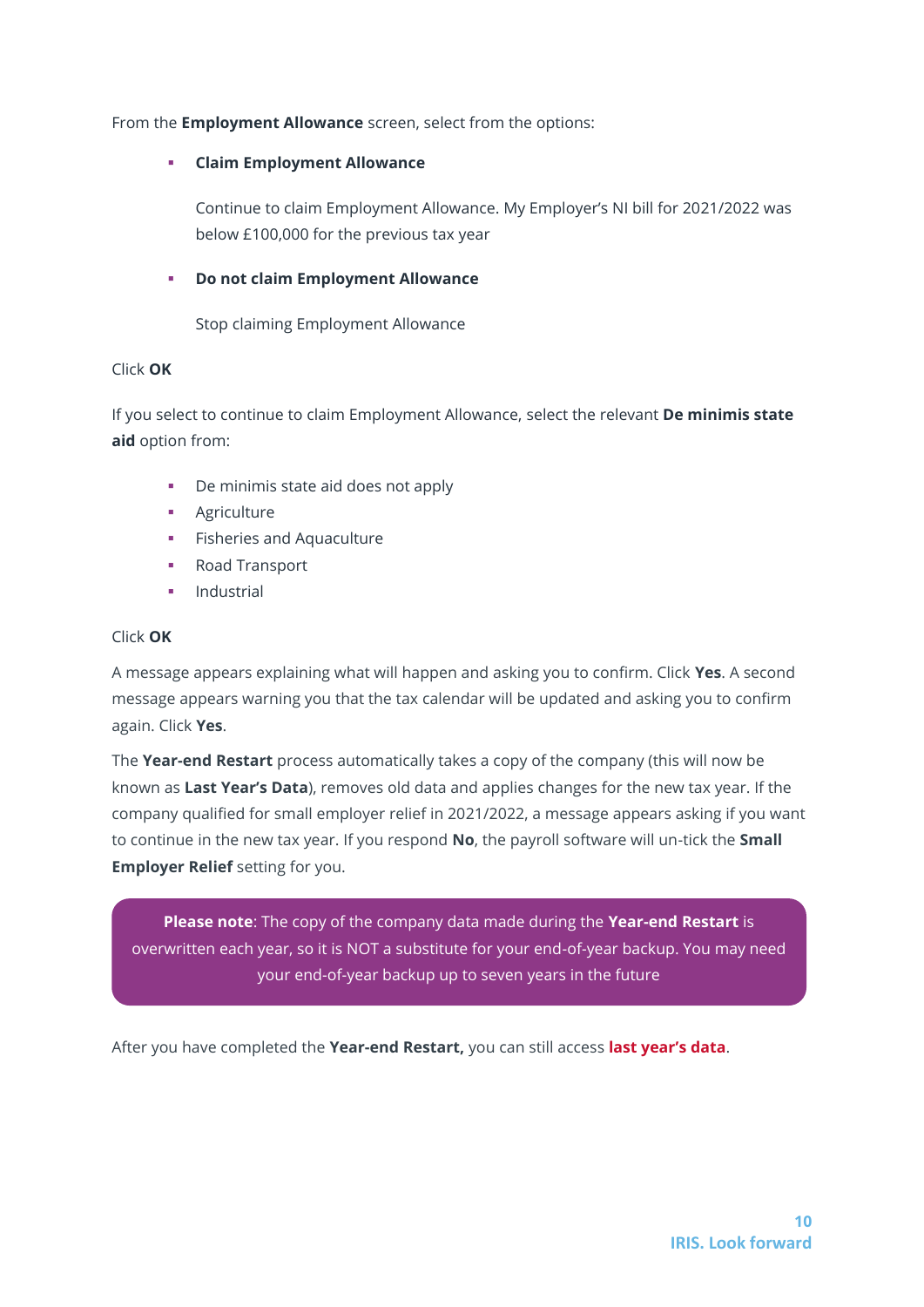#### **Step 9 Small Employer Relief**

If the company NEWLY qualifies as a small employer for the 2022/2023 tax year, you need to click **Company** | **Company Details** | **HMRC** tab and tick the **Small Employer Relief** box.

The definition of a small employer for tax year 2022/2023 is one who paid, or was liable to pay, total gross employees plus employer's Class 1 National Insurance contributions of £45,000 or less during the 2021/2022 tax year. Companies who qualify for small employer relief can claim extra compensation for statutory payments.

Make sure you know about changes to the software and payroll legislation by reading the **Release Notes** – click on **Help** tab | **Release Notes**.

## <span id="page-10-0"></span>**Year-end Restart in Detail**

The **Year-end Restart** process is automatic however, you may be interested to know exactly what happens.

- 1. A backup is made and stored in the **LastYear** folder
- 2. The year-to-date figures are cleared. This includes:
	- the to-date figures you can access from the **Employee** menu when you click **To-date History**
	- the figures on the **Employee Details |To-Dates** tab
	- the **To-date** figures for **Pay Elements** such as **Rates** and **AEOs** (the to-date figures for a Pension are cleared only if the **Clear Totals** field for the Pension is set to **Annually**)
- 3. Your employee tax codes are updated in line with the Budget
- 4. If you specified a tax code in the **Default Employee** screen, and that tax code is affected by the budget changes, the payroll software updates the default employee tax code too
- 5. For all employees, the **Week 1 / Month 1** box (in the **Employee Details | Tax & NI** tab) is unticked – i.e., the tax code basis for all employees is set to cumulative
- 6. The **Payroll Calendar** is updated:

If you have a weekly payroll, the payroll software will create payroll dates in the new year on the same day of the week as the previous year's dates. For example, if you pay your employees weekly each Friday, the payroll dates in 2021/2022 were Friday 9 April, Friday 16 April and so on. In 2022/2023, your payroll dates will automatically be set to Friday 8 April, Friday 15 April etc.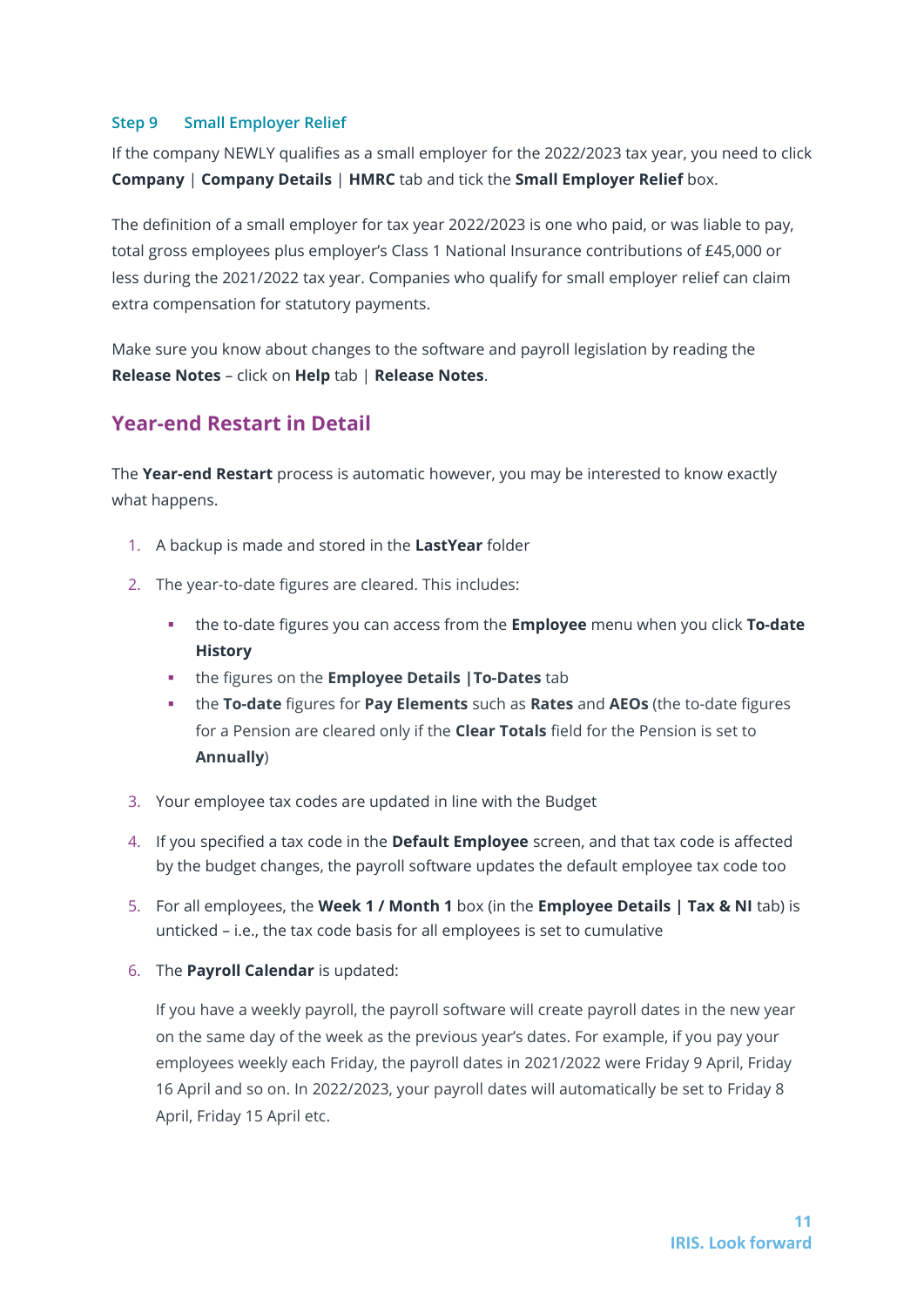If you have a monthly payroll, the payroll software will create the payroll dates in the new year based on the option you selected such as **Last Working Day of Month**.

If you changed one or more payroll dates manually the payroll software will NOT carry this change forward into the new tax year. For example, if you normally pay your employees every Friday, you may have amended the pay date in the Christmas week from Friday 16 December to Thursday 15 December. You need to apply this type of change manually after the Year-end Restart has completed.

If the **Small Employer Relief** box is already ticked (indicating that your company qualified for small employer relief in 2022/2023) a message appears asking if you want to enable small employer relief again for the new tax year. If you respond **Yes**, nothing will change. If you respond **No**, the payroll software will remove the tick for you. (The **Small Employer Relief** tickbox is found by clicking the **Company | Company Details** and selecting the **HMRC** tab.)